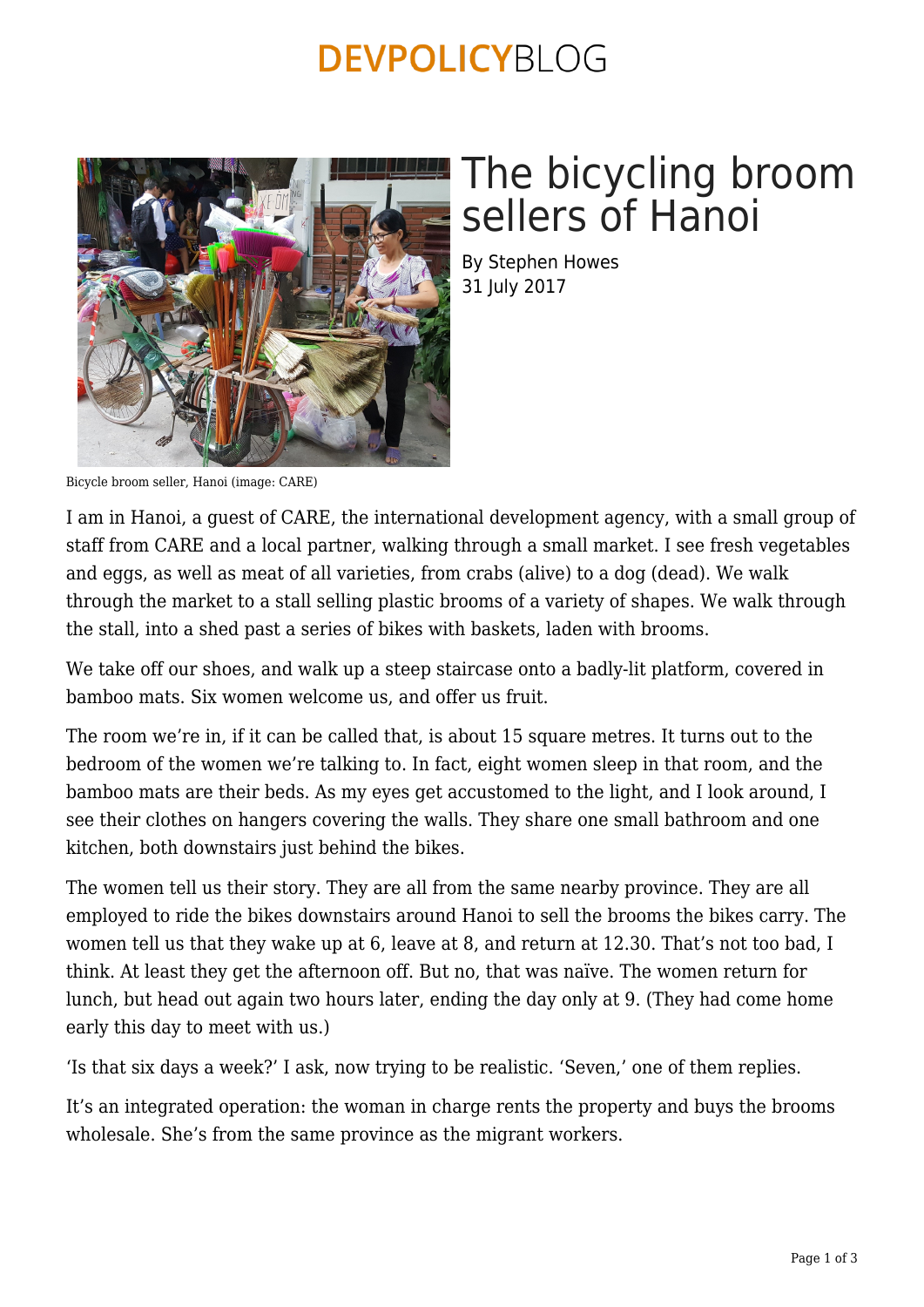### **DEVPOLICYBLOG**

The women are aged from 30 to 65, and all have children, some grandchildren. Yet they are all in Hanoi on their own. They have been there for years, some of them for decades. Are all here to send money back to their families, all with the same motive: to get their children a good education. They keep nothing for themselves, and are able to send about \$230 a month back home — good money in Vietnam. Every few months they return home, primarily at peak farming times.

The NGO that CARE supports runs workers' clubs, of which these women are members. We ask them why they have joined. 'The club gives us fun,' is the first response. 'It teaches us confidence,' says another. 'They help us handle the abuse we receive from other road users,' another adds.

The encounter lasted less than an hour. As I started climbing down the stairs, I tried to process my swirling thoughts.

As desperate as their plight seems, these women must be, in some sense, better off for having come to Hanoi, despite living year after year in cramped conditions, without privacy, without their families. If they weren't, they would return home. Yet the calculus they are applying clearly does not relate to their own welfare, but that of their family. These are brave women, sacrificing their own lives in the hopes that their children will have better opportunities.

Poverty like this simply does not exist in Australia. Indeed, it is *[unimaginable to us](https://devpolicy.org/far-australians-find-acceptable-imaginable-20160711/)*. In Vietnam, for all its progress, such poverty is still widespread, in both urban and rural areas. It is shameful that Australia has just cut aid to Vietnam by 40 per cent, as part of broader aid cuts. Yes, Vietnam is a development success story, but it is still a country with millions of poor people. Average incomes in Australia are eight times those in Vietnam; average incomes in Vietnam are about a quarter of the Australian poverty line. We should be giving more aid, both from the government and through private donations.

Migration, both international and domestic, presents wonderful opportunities for poor people. But the accompanying hardships would be reduced if better policies were in place. In this case, Vietnam's registration rules discourage rural migrants from bringing their families to the city. For example, it would be difficult for these women to get their kids into an urban school. These workers need representation, dignity, and fun, to improve the quality of their lives and to magnify their voices. That's where NGOs come in.

I left privileged to have had a glimpse into the life of these brave women, proud to be part of an effort to support them, and reminded of the reality of absolute poverty, and the lottery of birth.